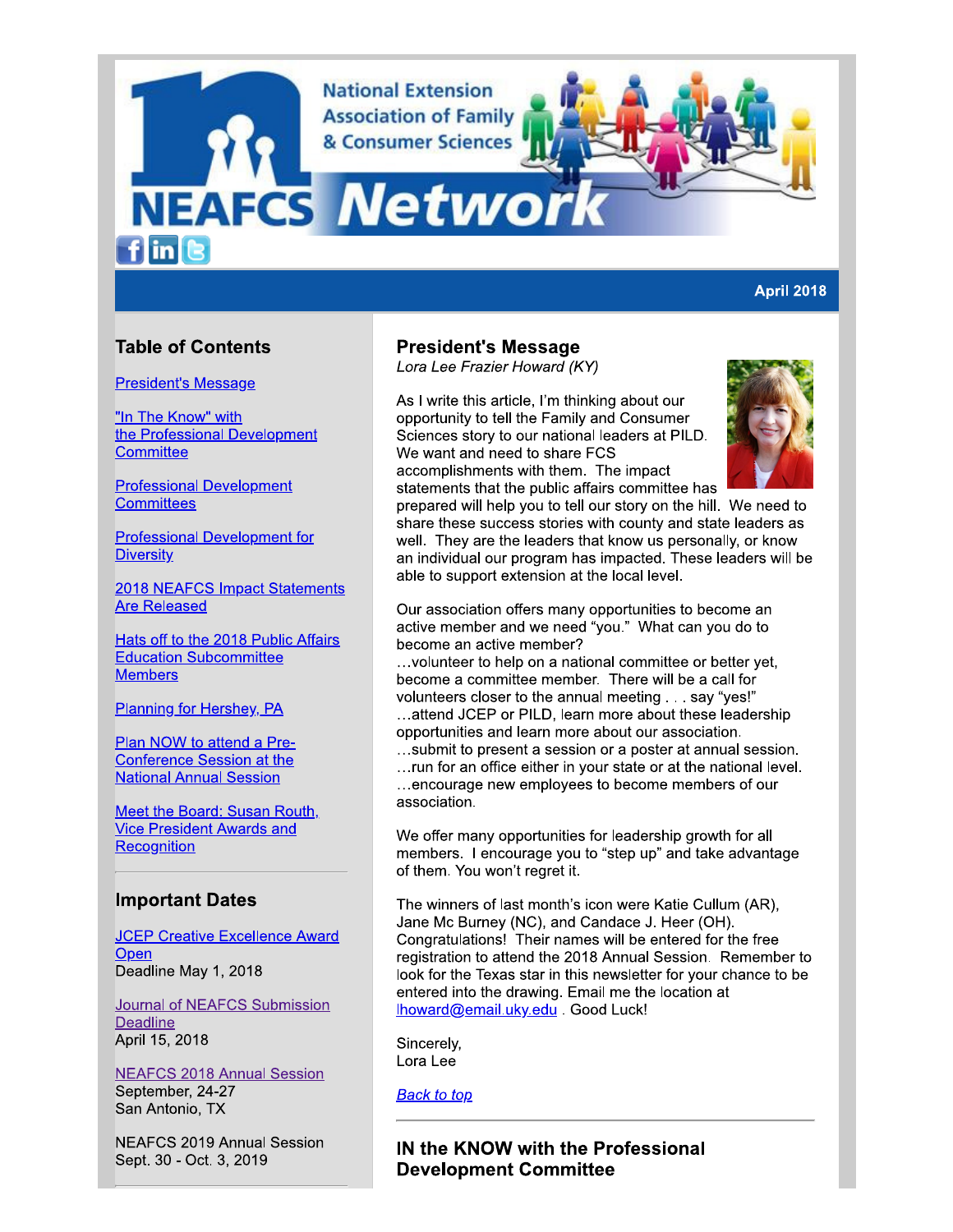# **IMPORTANT UPDATE FROM THE NATIONAL OFFICE**

Please add the following two emails to your "safe sender" or "white lists" to ensure you continue to receive emails from NEAFCS as we move to a new system.

#### neafcs@memberclicks-mail.net

#### neafcs@www-neafcs.ccsend.com

For those of you accessing your email through a work email server, you may wish to share this information with your IT person and ask for their help in ensuring the email addresses are added to your safe sender lists.

**National Extension Association** of Family & Consumer Science 325 John Knox Rd. Suite L103 Tallahassee, FL 32303 (850) 205-5638 djessup@executiveoffice.org

#### Karen Munden (VA), President-Elect

Karen DeZarn, Vice President Professional Development and her committees, have been busy working throughout the year. The Professional Development Committee consists of the Annual Session, Program Development and Webinar committees.



The Annual Session committee has been working with the Texas State Affiliate to ensure members have a fun-filled. educational experience during the 2018 Annual Session in San Antonio, TX. The committee has also started working with the Eastern Region for the 2019 Annual Session.

The Program Development Committee has reviewed and evaluated the 2017 Annual Session to assist with providing the most impactful 2018 Annual Session possible. The committee has also reviewed the proposals for the Concurrent Session and Showcase of Excellence.

The Webinar Committee has been soliciting members to conduct webinars and workshops during the Annual Session that would be beneficial for the membership. The Webinar Committee also invites Extension partners and sponsors to conduct webinars whose mission is similar to Family and Consumer Sciences' mission. The major goals for the webinars are to provide members with professional presentation opportunities and valuable educational information.

Since you are now IN THE KNOW with the Professional Development Committee, I hope you'll consider joining the committee to share your expertise and demonstrate your commitment to your professional association.

#### **Back to top**

# **Professional Development Committees**

Karen DeZarn (TX), Vice President **Professional Development** 

The Webinar Subcommittee will be meeting mid-month to discuss the results from the Member Benefits Survey. These results will determine who we recruit for future webinars. Chair, Leslie Shallcross (AK) has



been working hard to guide the reviews for upcoming webinars. This committee is looking for new members. Please notify me if you are interested.

The Program Development Subcommittee has been busy coordinating the review for the Concurrent Sessions and Showcase of Excellence presentations to be delivered at Annual Session. We had 153 proposals this year!! Thank you to all those that submitted. Chair Jami Dellifield (OH) and cochair, Marcia Parcell (IN) are doing an excellent job recruiting reviewers and working with the Omni-Press team to help the process go smoothly. We have excellent program work being presented throughout the nation. If you helped review submissions for concurrent sessions or showcase of excellence, thank you for your time. It takes a team and NEAFCS proves we are that.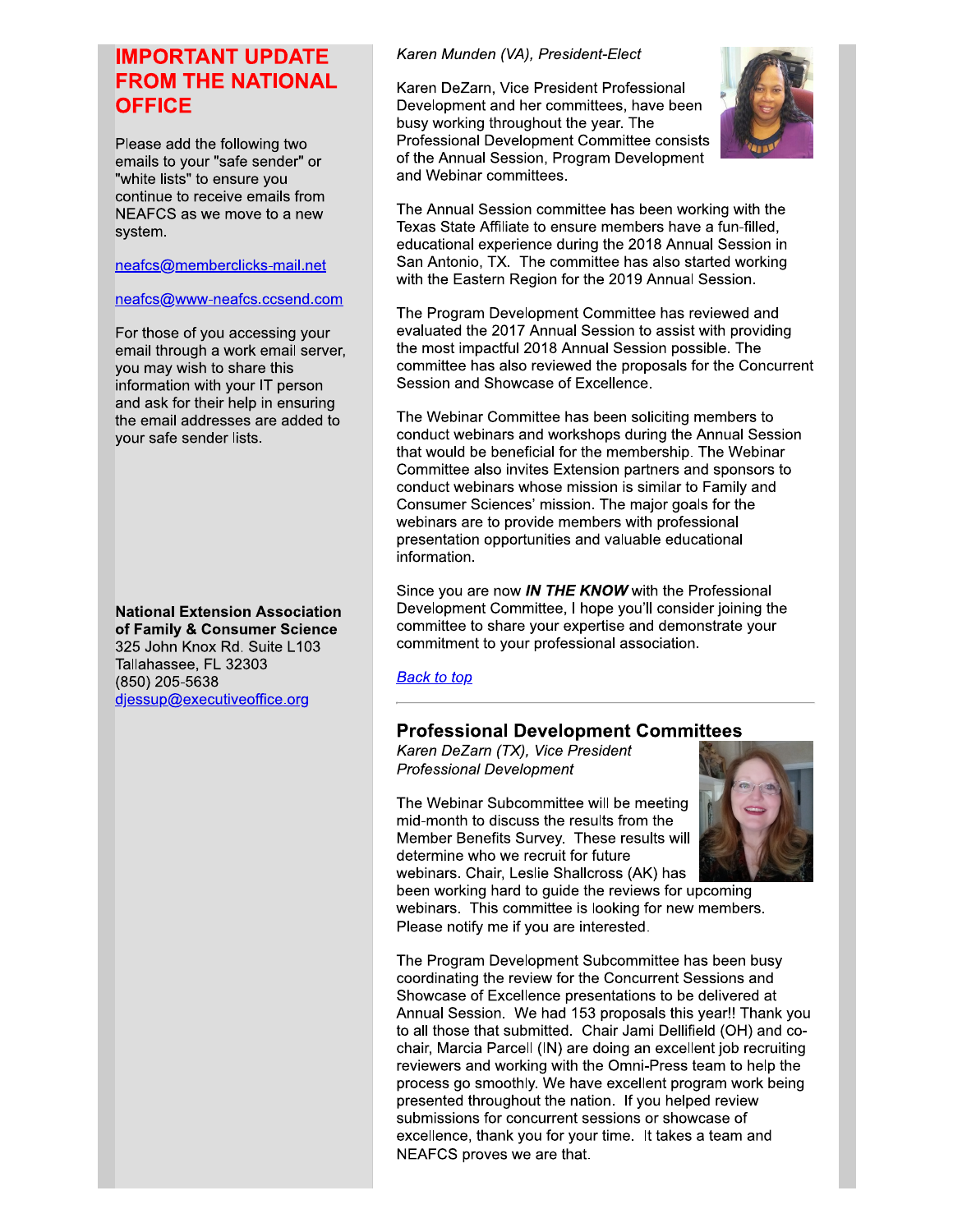As your Vice President Professional Development, I would like to encourage you to make suggestions to me and the committees regarding annual session(s), webinars or any topic related to future professional development.

**Back to top** 

# **Professional Development for Diversity**

Karim Martinez (NM), Diversity Sub-committee

Our society has changed significantly since the Cooperative Extension Service was created over a century ago. Understanding and embracing these changes will keep Extension at the forefront of serving our communities as we help address a wide range of social issues.



One way to increase our ability to reach diverse audiences is by participating in professional development opportunities. On February 15-16, 2018, I attended the 14th Annual National Land-Grant Diversity Conference formerly known as the Tri-**State Diversity Conference** 

http://ces.ca.uky.edu/tristatediversityconference/. It was hosted by five Land-Grant Universities from Indiana, Kentucky, and Ohio. The goal of the conference was to learn more about ourselves and others, to network, to link resources, and to integrate diversity into programs, policies and practices for creating community well-being.

I met so many amazing Extension professionals working on diversity issues and I attended a variety of informative sessions. A few examples of topics were organizational cultural competency, connecting LGBTQ youth to Extension programs, and strategies to address stereotyping. I highly recommend this conference to anyone interested in learning more about diversity in Extension. The 2019 conference will be held February 6-8, 2019 at the Cincinnati Airport Marriot in Hebron, KY. Hope to see you there!

#### **Back to top**

### 2018 NEAFCS Impact Statements Are Released

Julie Garden-Robinson (ND), Vice President Public Affairs

The 2018 NEAFCS Impact Statements are ready for your use. Please visit www.neafcs.org and click on the "Public" Affairs" tab to view the impacts.



This year, members from 38 affiliates provided 268 on-line data submissions.

Compared with last year, one less affiliate submitted an impact; however, we saw 16 additional data submissions. NEAFCS IMPACT 2018 in nine subject areas can be used in many ways, such as during Living Well Month activities and educational visits with state and local elected officials and stakeholders throughout the year. Thanks to all the contributors, content editors, Public Affairs subcommittee members, affiliate leadership and NEAFCS Board members who promoted and supported this project.

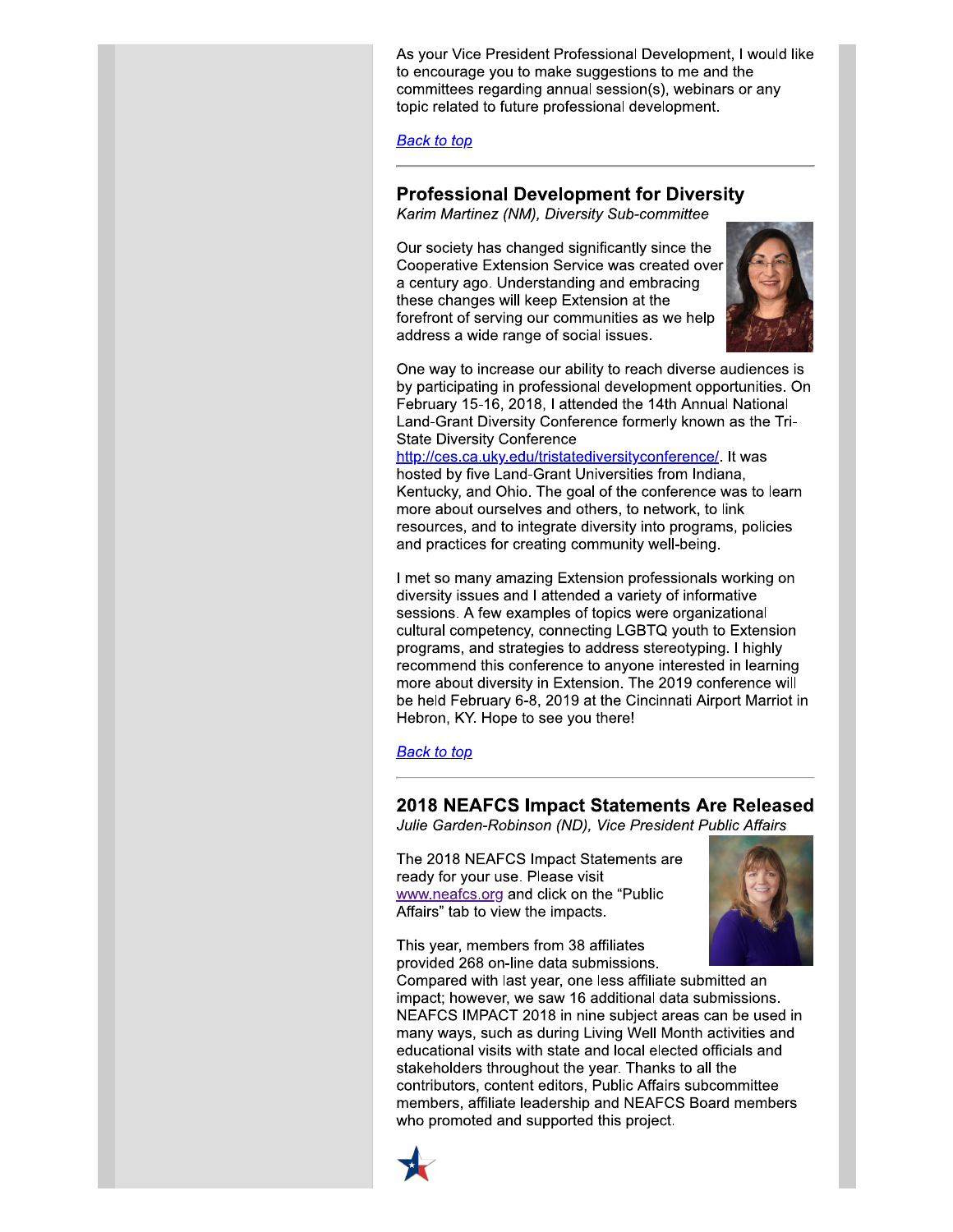#### <u>васк то тор</u>

# Hats off to the 2018 Public Affairs Educatic Hats off to the 2018 Public Affairs Education<br>Subcommittee Members

Julie Garden-Robinson (ND), Vice President Public Affairs

Back to top<br>
Hats off to the 2018 Public<br>
Subcommittee Members<br>
Julie Garden-Robinson (ND), Vice<br>
Special thanks to a dedicated grou<br>
NEAFCS members who sorted three<br>
dozens of submissions to select the<br>
to share with legi **P**<br> **to the 2018 Public Affairs Education**<br> **to the 2018 Public Affairs Education**<br> **then-Robinson (ND), Vice President Public Affairs**<br>
anks to a dedicated group of<br>
members who sorted through<br>
submissions to select the Special thanks to a dedicated group of NEAFCS members who sorted through dozens of submissions to select the impacts to share with legislators and other decision makers nationwide. They made my job as the final editor much easier.



- Felice Acker, Texas A&M AgriLife Extension Service
	- Julie Buck, University of Idaho Extension
- Karen Ensle, Rutgers Extension
- Shauna Henley, University of Maryland Extension
- Glenda Hyde, Oregon State University Extension  $\bullet$
- Sonya McDaniel, Oklahoma State University Extension
- Becky Smith, West Virginia University Extension Service
- Rebecca Stackhouse, University of Georgia Extension
- Mary Liz Wright, University of Illinois Extension

Finally, keep up the good work, affiliates! We look forward to sharing even more impacts next year.

#### <u>васк то тор</u>

Diane Whitten (NY), Eastern Region Director

Finally, keep up the good work, affiliates! We look forward to<br>
sharing even more impacts next year.<br> **Eack to top**<br> **Planning for Hershey, PA**<br>
Diane Whitten (NY), Eastern Region Director<br>
Members from the Eastern Region Members from the Eastern Region are stepping up to the plate to plan the NEAFCS 2019 Annual Session in Hershey, PA, September 30-October 3. This Annual Session will be the first time a NEAFCS Region is taking leadership, rather than an individual



state, so we're fearlessly forging new territory. With leadership from Elizabeth Lane, Conference Planner at our national office, we have already established committees.

Patricia Pawley, Pennsylvania life member, is chairing the Welcome Event; Lisa Fishman, Maine, is chairing the Hospitality committee; Daryl Minch, New Jersey, is chairing the Keynote/Capnote committee; Denise Continenza, Pennsylvania, is chairing the Leadership Event committee; Theresa Mayhew, New York, is chairing the In-Depth Session committee; and Denyse Variano, New York life member, and I are co-chairing the Preconference committee.

I'm super proud of all the Eastern Region Affiliate members, and especially life members, who have jumped right in to help plan this conference. It's obvious that NEAFCS members have special skills and experience with event planning, so nothing intimidates us! Of course, committees need members, and while we have other members not mentioned who are on committees or who have volunteered in other ways, we still need more Eastern Region members to help. Truly, MANY HANDS MAKE LIGHT WORK.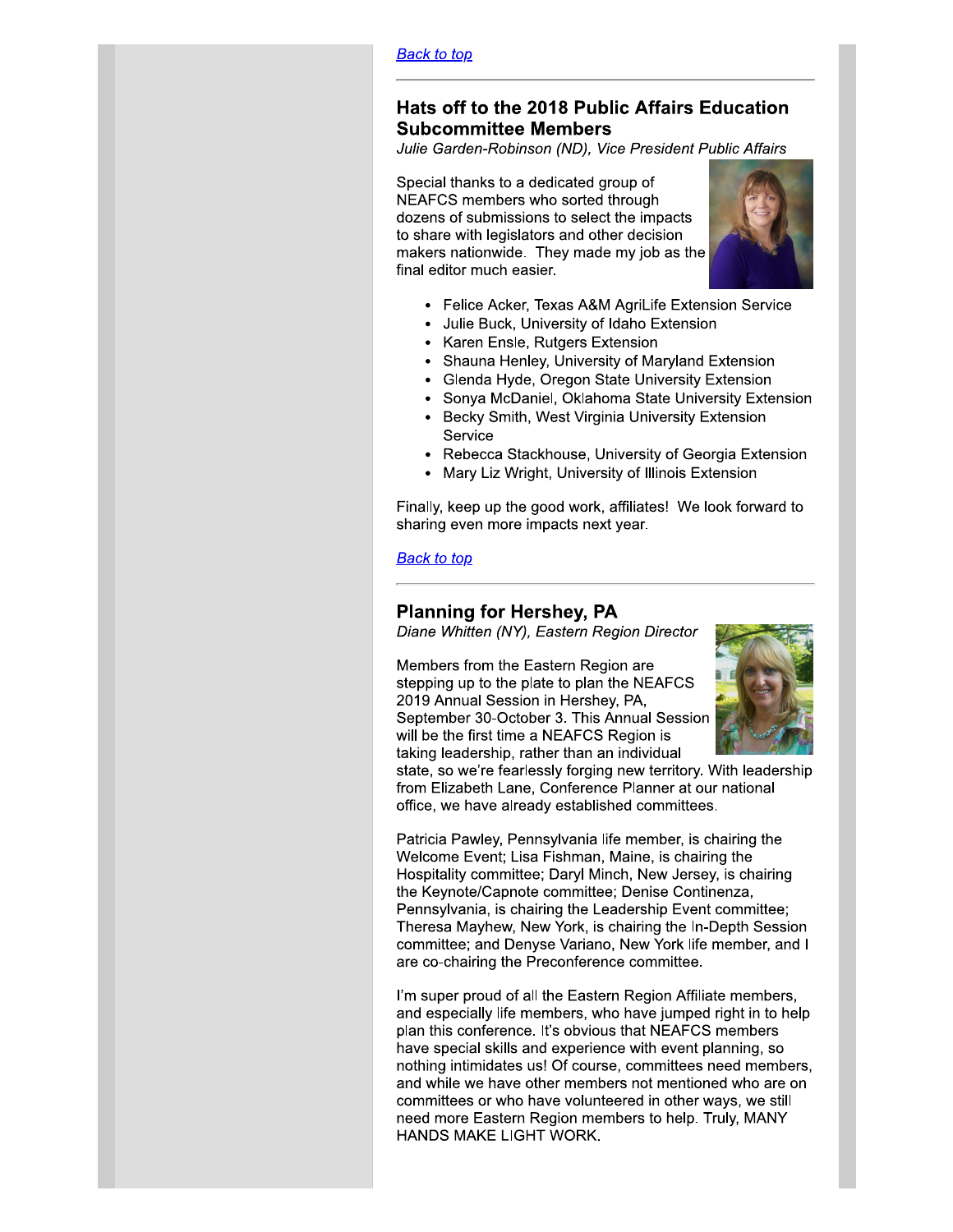Pennsylvania is rich in history, including Valley Forge, so join us as we forge new territory with our historic 2019 Annual Session planning. If you're interested in helping plan the 2019 AS, or can help in any way at the conference, email Elizabeth Lane,  $elane@executiveOffice.org$ , and she'll put you on the contact list.

#### **Back to top**

### **Plan NOW to attend a Pre-Conference Session** at the National Annual Session

Linda Wells (TX), Co-Liaison 2018 Annual Session

YOU have three choices to select a PRE-**CONFERENCE** that will be engaging. interactive and life changing! All three preconferences will be held from 8:30-11:30 a.m. on Monday, September 24, 2018 during the NEAFCS Annual Session at the Marriott Rivercenter Hotel in San Antonio, Texas.



#### 1. Forget Your Number

Examine your own beliefs about aging; Explore a model for understanding the aging process which includes both loss and opportunity; Examine environmental obstacles related to aging and explore strategies for overcoming them; Describe access, environment, genetics and lifestyle as domains for wellness, and Identify resources to support aging in communities.

Presenters: Andrew Crocker, MS, Sarah Kirby, PhD, Debra Sellers, PhD

#### 2. Health for ALL: Addressing Diversity in Cooperative **Extension**

Describe health equity and its relevance to Cooperative Extension

Discuss trends in United States demographics Demonstrate practical skills to increase cultural competency

Goals: To inform the audience on basic principles of cultural competency and demonstrate real-world applications of cultural competency in health education programming and/or Extension outreach.

Presenter: Ninfa Pena-Purcell, PhD

#### 3. Disasters Happen: How the Extension Disaster **Education Network (EDEN) Can Help FCS Programs Make** An Impact With Emergency Preparedness Programming **From Preparation To Recovery**

Increase awareness of emergency preparedness as a FCS program area;

Learn what roles Extension can fill in emergency preparedness and recovery programming; Learn of available emergency preparedness programming resources

Presenters: Rick Griffiths, M.ED, Monty Dozier, PhD, Noel M. Estwick, PhD; Abby Hostetler, Elizabeth Kiss, PhD, Joyce McGarry, M.S.